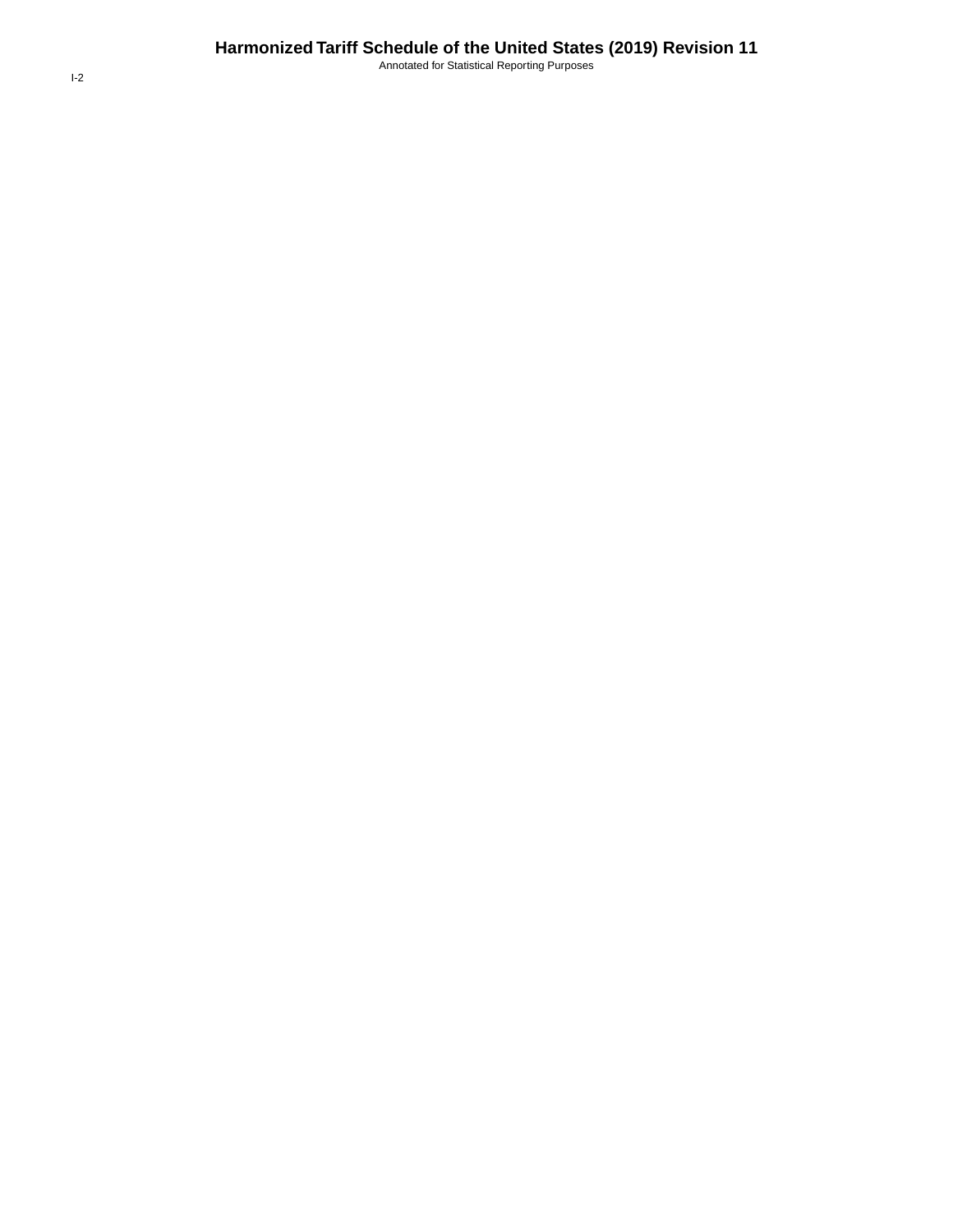Annotated for Statistical Reporting Purposes

#### CHAPTER 1

### LIVE ANIMALS

### **Note**

I 1-1

- 1. This chapter covers all live animals except:
	- (a) Fish and crustaceans, molluscs and other aquatic invertebrates, of heading 0301, 0306, 0307 or 0308;
	- (b) Cultures of microorganisms and other products of heading 3002; and
	- (c) Animals of heading 9508.

#### Additional U.S. Notes

- 1. The expression "purebred breeding animals" covers only animals certified to the U.S. Customs Service by the Department of Agriculture as being purebred of a recognized breed and duly registered in a book of record recognized by the Secretary of Agriculture for that breed, imported specially for breeding purposes, whether intended to be used by the importer himself or for sale for such purposes. 1/
- 2. Certain special provisions applying to live animals are in chapter 98.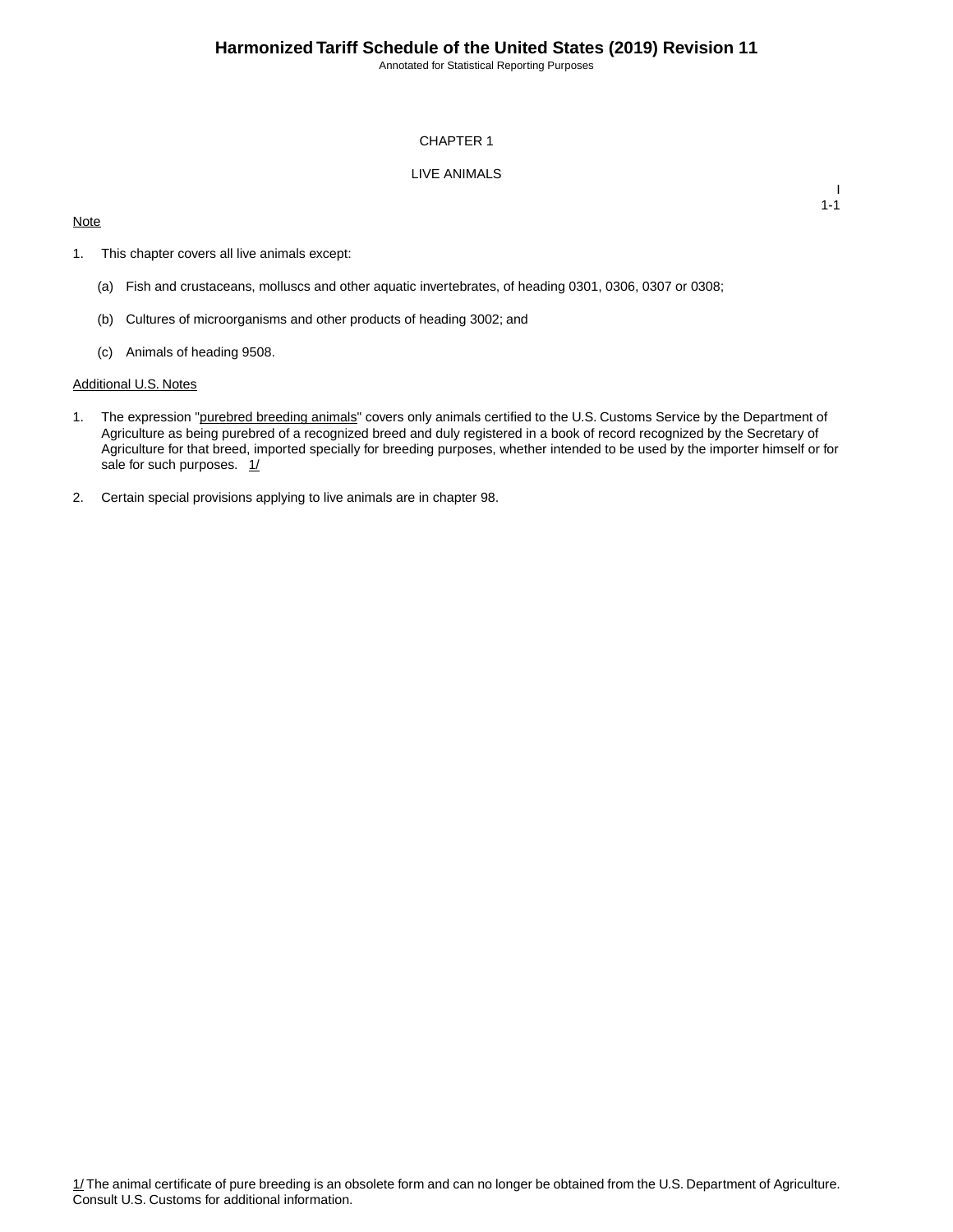Annotated for Statistical Reporting Purposes

| Heading/      | Stat.       |                                        | Unit           |         |                                                                                        |                |
|---------------|-------------|----------------------------------------|----------------|---------|----------------------------------------------------------------------------------------|----------------|
| Subheading    | Suf-<br>fix | Article Description                    | of<br>Quantity | General | Rates of Duty<br>1<br>Special                                                          | $\overline{2}$ |
| 0101          |             | Live horses, asses, mules and hinnies: |                |         |                                                                                        |                |
|               |             | Horses:                                |                |         |                                                                                        |                |
| 0101.21.00    |             |                                        |                | Free    |                                                                                        | Free           |
|               | 10          |                                        |                |         |                                                                                        |                |
| 0101.29.00    | 20          |                                        |                | Free    |                                                                                        | 20%            |
|               | 10          |                                        | .              |         |                                                                                        |                |
|               | 90          |                                        | No.            |         |                                                                                        |                |
| 0101.30.00    | 00          |                                        | No 6.8%        |         | Free (A+, AU, BH,<br>CA, CL, CO, D, E,<br>IL, JO, KR, MA,<br>MX, OM, P, PA,<br>PE, SG) | 15%            |
| 0101.90       |             | Other:                                 |                |         |                                                                                        |                |
| 0101.90.30 00 |             |                                        |                |         |                                                                                        | Free           |
| 0101.90.40 00 |             |                                        | No 4.5%        |         | Free (A+, AU, BH,<br>CA, CL, CO, D, E,<br>IL, JO, KR, MA,<br>MX, OM, P, PA,<br>PE, SG) | 20%            |
| 0102          |             | Live bovine animals:                   |                |         |                                                                                        |                |
| 0102.21.00    |             | Cattle:                                |                |         |                                                                                        | Free           |
|               |             | Dairy:                                 |                |         |                                                                                        |                |
|               | 10          |                                        |                |         |                                                                                        |                |
|               | 20          |                                        |                |         |                                                                                        |                |
|               |             | Other:                                 |                |         |                                                                                        |                |
|               | 30          |                                        |                |         |                                                                                        |                |
|               | 50          |                                        |                |         |                                                                                        |                |
|               |             |                                        |                |         |                                                                                        |                |
|               |             |                                        |                |         |                                                                                        |                |
|               |             |                                        |                |         |                                                                                        |                |
|               |             |                                        |                |         |                                                                                        |                |
|               |             |                                        |                |         |                                                                                        |                |
|               |             |                                        |                |         |                                                                                        |                |
|               |             |                                        |                |         |                                                                                        |                |
|               |             |                                        |                |         |                                                                                        |                |
|               |             |                                        |                |         |                                                                                        |                |
|               |             |                                        |                |         |                                                                                        |                |
|               |             |                                        |                |         |                                                                                        |                |
|               |             |                                        |                |         |                                                                                        |                |
|               |             |                                        |                |         |                                                                                        |                |
|               |             |                                        |                |         |                                                                                        |                |
|               |             |                                        |                |         |                                                                                        |                |
|               |             |                                        |                |         |                                                                                        |                |
|               |             |                                        |                |         |                                                                                        |                |
|               |             |                                        |                |         |                                                                                        |                |
|               |             |                                        |                |         |                                                                                        |                |
|               |             |                                        |                |         |                                                                                        |                |
|               |             |                                        |                |         |                                                                                        |                |
|               |             |                                        |                |         |                                                                                        |                |
|               |             |                                        |                |         |                                                                                        |                |
|               |             |                                        |                |         |                                                                                        |                |
|               |             |                                        |                |         |                                                                                        |                |
|               |             |                                        |                |         |                                                                                        |                |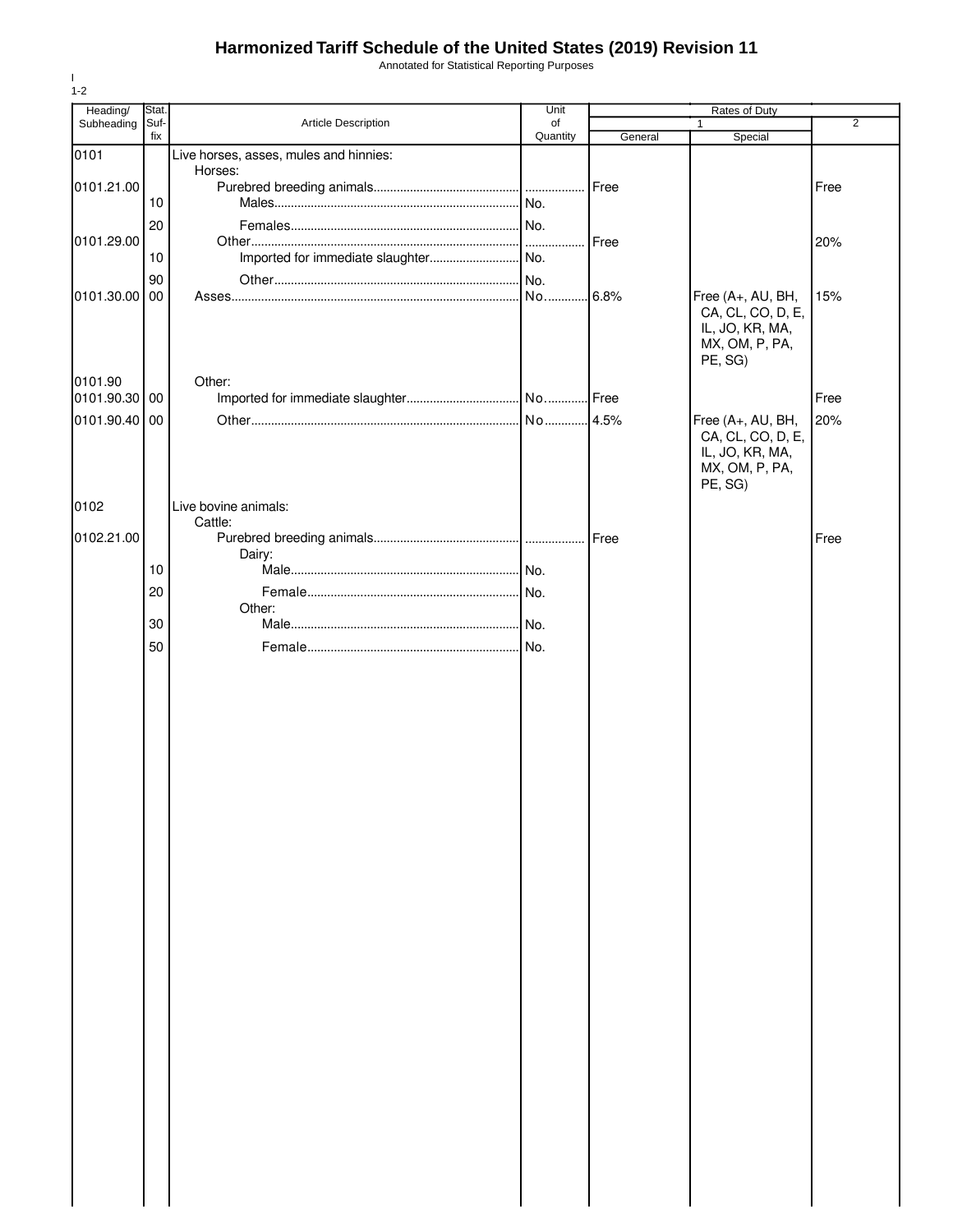Annotated for Statistical Reporting Purposes

| Heading/    | Stat.       |                                              | Unit           |         | Rates of Duty     |                |
|-------------|-------------|----------------------------------------------|----------------|---------|-------------------|----------------|
| Subheading  | Suf-<br>fix | Article Description                          | of<br>Quantity | General | 1<br>Special      | $\overline{2}$ |
| 0102 (con.) |             | Live bovine animals: (con.)                  |                |         |                   |                |
|             |             | Cattle: (con.)                               |                |         |                   |                |
| 0102.29     |             | Other:                                       |                |         |                   |                |
| 0102.29.20  |             | Cows imported specially for dairy purposes   |                | Free    |                   | 6.6¢/kg        |
|             | 11          |                                              |                |         |                   |                |
|             |             |                                              | kg             |         |                   |                |
|             | 12          | Weighing 90 kg or more each                  | .No.           |         |                   |                |
|             |             |                                              | kg             |         |                   |                |
| 0102.29.40  |             |                                              |                | 1¢/kg   | Free (A+, BH, CA, | 5.5¢/kg        |
|             |             |                                              |                |         | CL, CO, D, E, IL, |                |
|             |             |                                              |                |         | JO, KR, MA, MX,   |                |
|             |             |                                              |                |         | OM, P, PA, PE,    |                |
|             |             |                                              |                |         | SG)               |                |
|             |             | Weighing less than 90 kg each:               |                |         | $0.1$ ¢/kg $(AU)$ |                |
|             | 24          |                                              | No.            |         |                   |                |
|             |             |                                              | kg             |         |                   |                |
|             |             |                                              |                |         |                   |                |
|             | 28          |                                              |                |         |                   |                |
|             |             | Weighing 90 kg or more but less than 200 kg  | kg             |         |                   |                |
|             |             | each:                                        |                |         |                   |                |
|             | 34          |                                              | No.            |         |                   |                |
|             |             |                                              | kg             |         |                   |                |
|             | 38          |                                              | No.            |         |                   |                |
|             |             |                                              | kg             |         |                   |                |
|             |             | Weighing 200 kg or more but less than 320 kg |                |         |                   |                |
|             |             | each:                                        |                |         |                   |                |
|             | 54          |                                              | No.            |         |                   |                |
|             |             |                                              | kg             |         |                   |                |
|             | 58          |                                              | No.            |         |                   |                |
|             |             |                                              | kg             |         |                   |                |
|             |             | Weighing 320 kg or more each:                |                |         |                   |                |
|             |             | For immediate slaughter:                     |                |         |                   |                |
|             | 62          |                                              | No.            |         |                   |                |
|             |             |                                              | kg             |         |                   |                |
|             | 64          |                                              | No.            |         |                   |                |
|             |             |                                              | kg             |         |                   |                |
|             | 66          |                                              | No.            |         |                   |                |
|             |             |                                              | кg             |         |                   |                |
|             | 68          |                                              | No.            |         |                   |                |
|             |             |                                              | kg             |         |                   |                |
|             |             | For breeding:                                |                |         |                   |                |
|             | 72          |                                              | No.            |         |                   |                |
|             |             |                                              | kg             |         |                   |                |
|             | 74          |                                              | No.            |         |                   |                |
|             |             |                                              | kg             |         |                   |                |
|             |             | Other:                                       |                |         |                   |                |
|             | 82          |                                              | No.            |         |                   |                |
|             |             |                                              | kg             |         |                   |                |
|             | 84          |                                              | No.            |         |                   |                |
|             |             |                                              | kg             |         |                   |                |
|             |             |                                              |                |         |                   |                |
|             |             |                                              |                |         |                   |                |
|             |             |                                              |                |         |                   |                |
|             |             |                                              |                |         |                   |                |
|             |             |                                              |                |         |                   |                |
|             |             |                                              |                |         |                   |                |
|             |             |                                              |                |         |                   |                |
|             |             |                                              |                |         |                   |                |
|             |             |                                              |                |         |                   |                |
|             |             |                                              |                |         |                   |                |
|             |             |                                              |                |         |                   |                |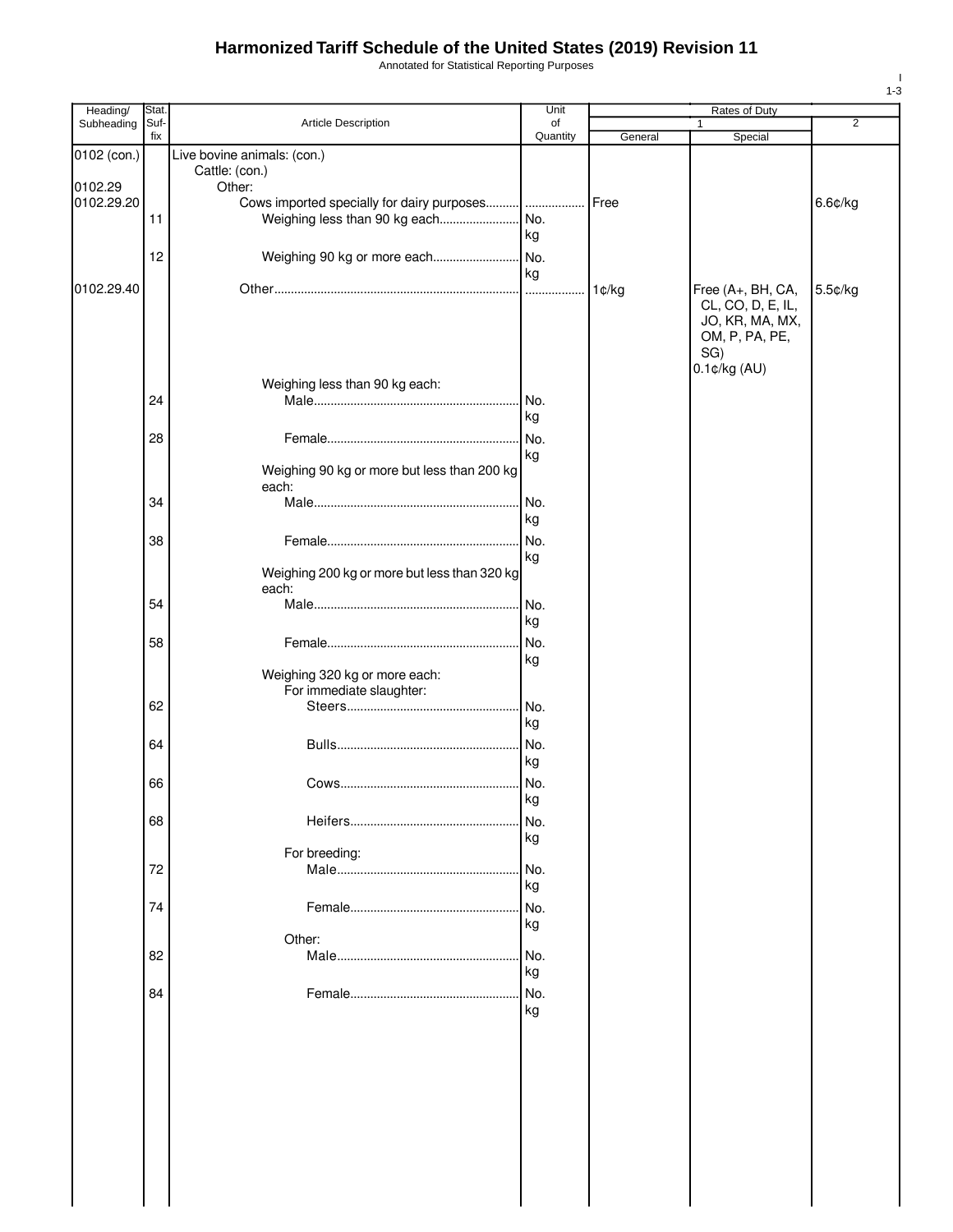Annotated for Statistical Reporting Purposes

| Heading/    | Stat.       |                                                       | Unit           |         | Rates of Duty                                          |                |
|-------------|-------------|-------------------------------------------------------|----------------|---------|--------------------------------------------------------|----------------|
| Subheading  | Suf-<br>fix | Article Description                                   | of<br>Quantity | General | 1<br>Special                                           | $\overline{2}$ |
| 0102 (con.) |             | Live bovine animals: (con.)                           |                |         |                                                        |                |
|             |             | Buffalo:                                              |                |         |                                                        |                |
| 0102.31.00  |             |                                                       |                |         |                                                        | Free           |
|             | 10          |                                                       |                |         |                                                        |                |
|             | 20          |                                                       |                |         |                                                        |                |
| 0102.39.00  |             |                                                       |                | 1¢/kg   | Free (A+, BH, CA,                                      | 5.5¢/kg        |
|             |             |                                                       |                |         | CL, CO, D, E, IL,<br>JO, KR, MA, MX,<br>OM, P, PA, PE, |                |
|             |             |                                                       |                |         | SG)<br>0.1¢/kg (AU)                                    |                |
|             | 10          |                                                       | INo.           |         |                                                        |                |
|             |             |                                                       | kg             |         |                                                        |                |
|             |             | Other:                                                |                |         |                                                        |                |
|             |             | Weighing less than 90 kg each:                        |                |         |                                                        |                |
|             | 24          |                                                       | No.            |         |                                                        |                |
|             |             |                                                       | kg             |         |                                                        |                |
|             | 28          |                                                       | No.            |         |                                                        |                |
|             |             |                                                       | kg             |         |                                                        |                |
|             |             | Weighing 90 kg or more but less than 200 kg<br>each:  |                |         |                                                        |                |
|             | 34          |                                                       | No.            |         |                                                        |                |
|             |             |                                                       | kg             |         |                                                        |                |
|             | 38          |                                                       | No.            |         |                                                        |                |
|             |             |                                                       | kg             |         |                                                        |                |
|             |             | Weighing 200 kg or more but less than 320 kg<br>each: |                |         |                                                        |                |
|             | 54          |                                                       | No.            |         |                                                        |                |
|             |             |                                                       | kg             |         |                                                        |                |
|             | 58          |                                                       | No.            |         |                                                        |                |
|             |             |                                                       | kg             |         |                                                        |                |
|             |             | Weighing 320 kg or more each:                         |                |         |                                                        |                |
|             | 61          | For immediate slaughter                               | No.            |         |                                                        |                |
|             |             |                                                       | kg             |         |                                                        |                |
|             |             | For breeding:                                         |                |         |                                                        |                |
|             | 72          |                                                       | No.            |         |                                                        |                |
|             |             |                                                       | kg             |         |                                                        |                |
|             | 74          |                                                       |                |         |                                                        |                |
|             |             |                                                       | kg             |         |                                                        |                |
|             |             | Other:                                                |                |         |                                                        |                |
|             | 82          |                                                       | No.            |         |                                                        |                |
|             |             |                                                       | kg             |         |                                                        |                |
|             | 84          |                                                       | No.            |         |                                                        |                |
|             |             |                                                       | kg             |         |                                                        |                |
| 0102.90.00  | $00\,$      |                                                       | No             | 1¢/kg   | Free (A+, BH, CA,                                      | 5.5¢/kg        |
|             |             |                                                       | kg             |         | CL, CO, D, E, IL,                                      |                |
|             |             |                                                       |                |         | JO, KR, MA, MX,                                        |                |
|             |             |                                                       |                |         | OM, P, PA, PE,                                         |                |
|             |             |                                                       |                |         | SG)                                                    |                |
|             |             |                                                       |                |         | $0.1$ ¢/kg $(AU)$                                      |                |
|             |             |                                                       |                |         |                                                        |                |
|             |             |                                                       |                |         |                                                        |                |
|             |             |                                                       |                |         |                                                        |                |
|             |             |                                                       |                |         |                                                        |                |
|             |             |                                                       |                |         |                                                        |                |
|             |             |                                                       |                |         |                                                        |                |
|             |             |                                                       |                |         |                                                        |                |
|             |             |                                                       |                |         |                                                        |                |
|             |             |                                                       |                |         |                                                        |                |
|             |             |                                                       |                |         |                                                        |                |
|             |             |                                                       |                |         |                                                        |                |
|             |             |                                                       |                |         |                                                        |                |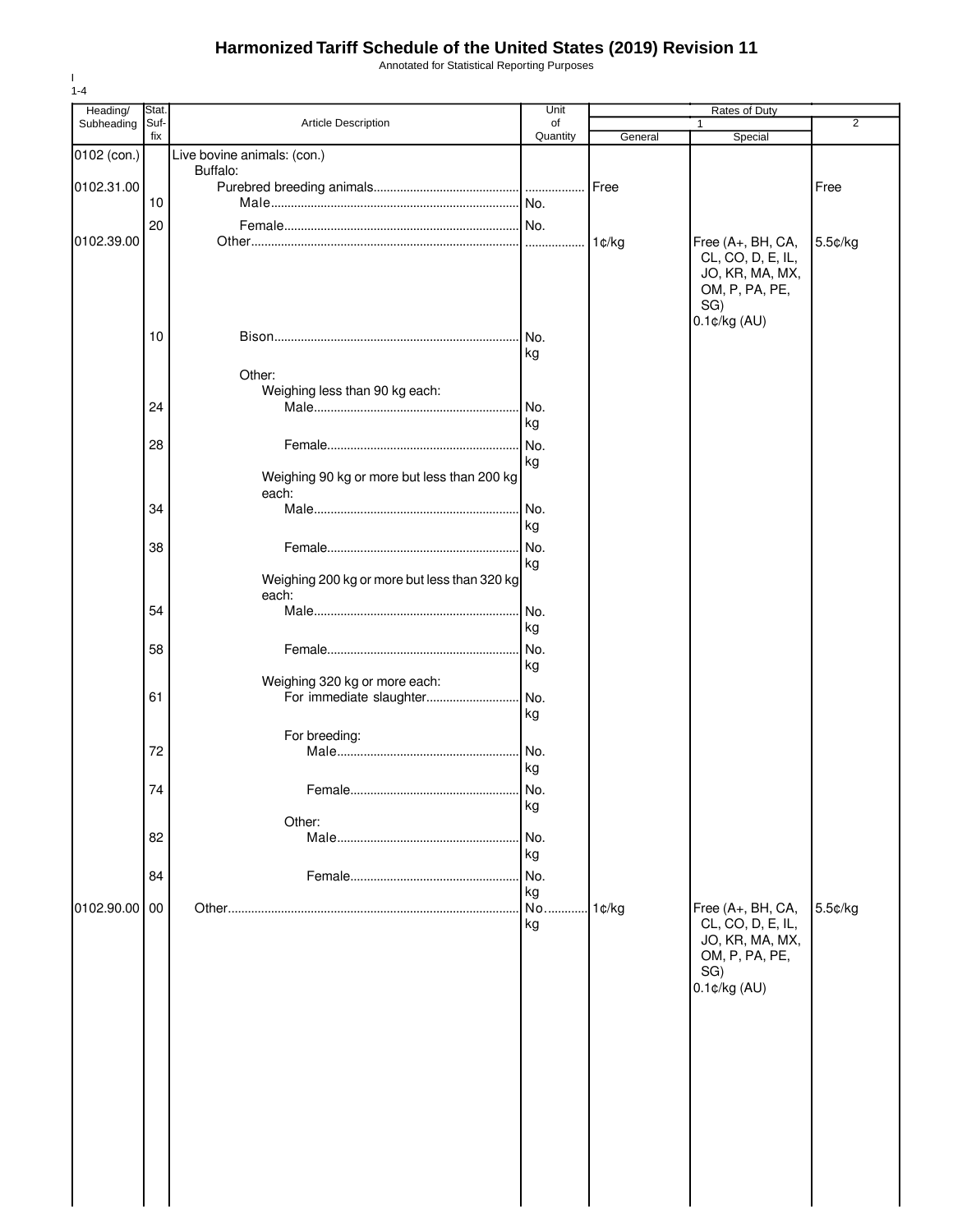Annotated for Statistical Reporting Purposes

| Heading/              | Stat.       |                                                | Unit           |          | Rates of Duty                          |                |
|-----------------------|-------------|------------------------------------------------|----------------|----------|----------------------------------------|----------------|
| Subheading            | Suf-<br>fix | Article Description                            | of<br>Quantity | General  | 1<br>Special                           | $\overline{2}$ |
| 0103                  |             | Live swine:                                    |                |          |                                        |                |
| 0103.10.00 00         |             |                                                |                |          |                                        | Free           |
|                       |             | Other:                                         |                |          |                                        |                |
| 0103.91.00            |             |                                                |                | Free     |                                        | 4.4¢/kg        |
|                       | 10          |                                                | . No.          |          |                                        |                |
|                       |             |                                                | kg             |          |                                        |                |
|                       | 20          | Weighing 7 kg or more but less than 23 kg each | No.            |          |                                        |                |
|                       |             |                                                | kg             |          |                                        |                |
|                       | 30          | Weighing 23 kg or more but less than 50 kg     |                |          |                                        |                |
|                       |             |                                                | No.            |          |                                        |                |
|                       |             |                                                | kg             |          |                                        |                |
| 0103.92.00            |             |                                                |                | Free     |                                        | 4.4¢/kg        |
|                       | 10          | Imported for immediate slaughter               | No.<br>kg      |          |                                        |                |
|                       |             |                                                |                |          |                                        |                |
|                       | 20          | Breeding animals other than purebred breeding  |                |          |                                        |                |
|                       |             |                                                | No.<br>kg      |          |                                        |                |
|                       |             |                                                |                |          |                                        |                |
|                       | 91          |                                                | No.<br>kg      |          |                                        |                |
|                       |             |                                                |                |          |                                        |                |
| 0104<br>0104.10.00 00 |             | Live sheep and goats:                          | No.            | Free     |                                        | \$3/head       |
|                       |             |                                                | kg             |          |                                        |                |
|                       |             |                                                |                |          |                                        |                |
| 0104.20.00 00         |             |                                                | No             | 68¢/head | Free (A+, AU, BH,<br>CA, CL, CO, D, E, | \$3/head       |
|                       |             |                                                |                |          | IL, JO, KR, MA,                        |                |
|                       |             |                                                |                |          | MX, OM, P, PA,                         |                |
|                       |             |                                                |                |          | PE, SG)                                |                |
|                       |             |                                                |                |          |                                        |                |
|                       |             |                                                |                |          |                                        |                |
|                       |             |                                                |                |          |                                        |                |
|                       |             |                                                |                |          |                                        |                |
|                       |             |                                                |                |          |                                        |                |
|                       |             |                                                |                |          |                                        |                |
|                       |             |                                                |                |          |                                        |                |
|                       |             |                                                |                |          |                                        |                |
|                       |             |                                                |                |          |                                        |                |
|                       |             |                                                |                |          |                                        |                |
|                       |             |                                                |                |          |                                        |                |
|                       |             |                                                |                |          |                                        |                |
|                       |             |                                                |                |          |                                        |                |
|                       |             |                                                |                |          |                                        |                |
|                       |             |                                                |                |          |                                        |                |
|                       |             |                                                |                |          |                                        |                |
|                       |             |                                                |                |          |                                        |                |
|                       |             |                                                |                |          |                                        |                |
|                       |             |                                                |                |          |                                        |                |
|                       |             |                                                |                |          |                                        |                |
|                       |             |                                                |                |          |                                        |                |
|                       |             |                                                |                |          |                                        |                |
|                       |             |                                                |                |          |                                        |                |
|                       |             |                                                |                |          |                                        |                |
|                       |             |                                                |                |          |                                        |                |
|                       |             |                                                |                |          |                                        |                |
|                       |             |                                                |                |          |                                        |                |
|                       |             |                                                |                |          |                                        |                |
|                       |             |                                                |                |          |                                        |                |
|                       |             |                                                |                |          |                                        |                |
|                       |             |                                                |                |          |                                        |                |
|                       |             |                                                |                |          |                                        |                |
|                       |             |                                                |                |          |                                        |                |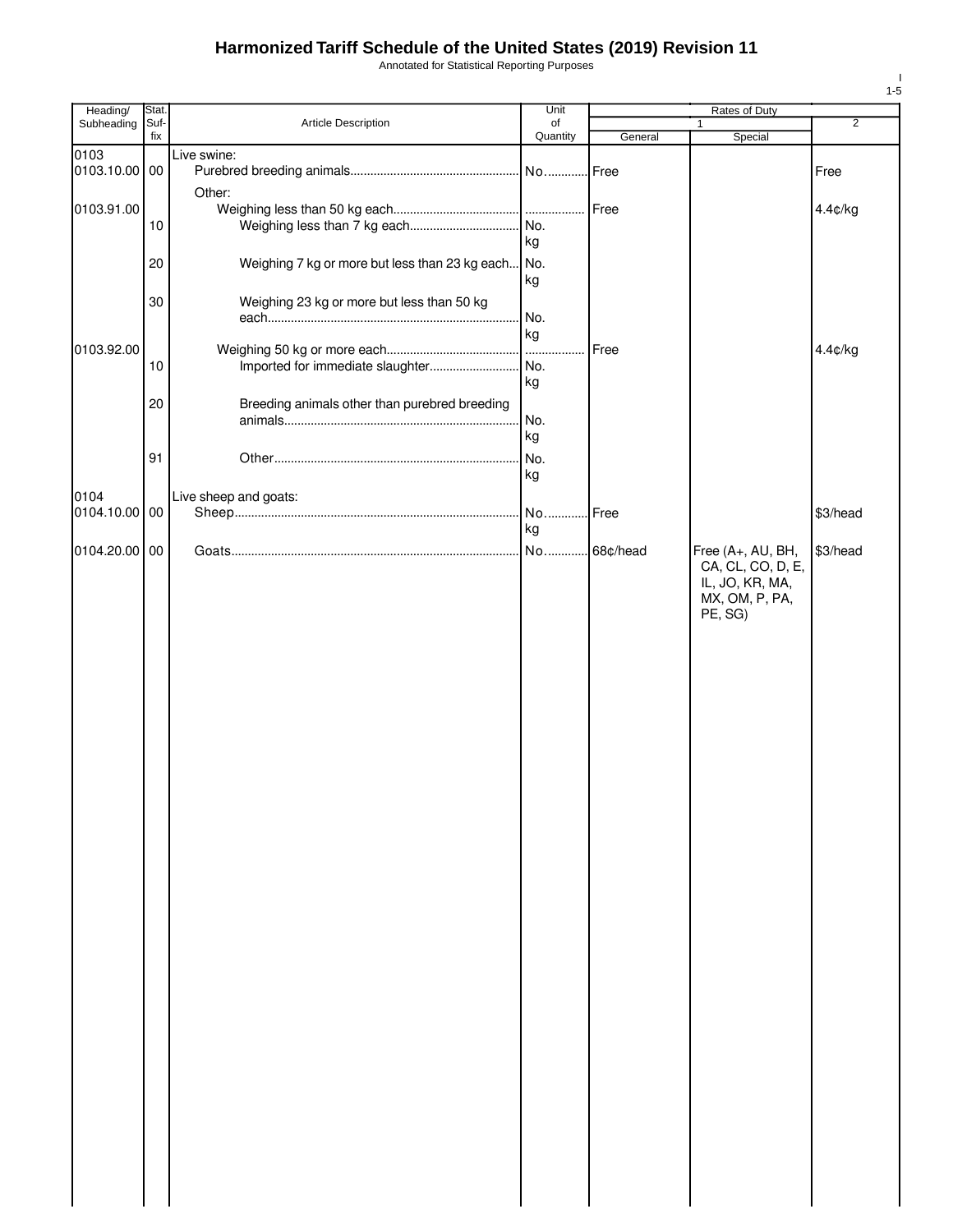Annotated for Statistical Reporting Purposes

| Heading/      | Stat.       |                                                                                                                       | Unit           |              | Rates of Duty                                                                          |                |
|---------------|-------------|-----------------------------------------------------------------------------------------------------------------------|----------------|--------------|----------------------------------------------------------------------------------------|----------------|
| Subheading    | Suf-<br>fix | <b>Article Description</b>                                                                                            | of<br>Quantity | General      | Special                                                                                | $\overline{2}$ |
| 0105          |             | Live poultry of the following kinds: Chickens, ducks, geese,<br>turkeys and guineas:<br>Weighing not more than 185 g: |                |              |                                                                                        |                |
| 0105.11.00    |             |                                                                                                                       |                | 0.9¢ each    | Free (A+, AU, BH,<br>CA, CL, CO, D, E,<br>IL, JO, KR, MA,<br>MX, OM, P, PA,<br>PE, SG) | 4¢ each        |
|               | 10          | Breeding stock, whether or not purebred:                                                                              |                |              |                                                                                        |                |
|               | 20<br>40    |                                                                                                                       |                |              |                                                                                        |                |
| 0105.12.00    | 00          |                                                                                                                       |                | . 0.9¢ each  | Free (A+, AU, BH,<br>CA, CL, CO, D, E,<br>IL, JO, KR, MA,<br>MX, OM, P, PA,<br>PE, SG) | 4¢ each        |
| 0105.13.00    | 00          |                                                                                                                       |                | $.0.9¢$ each | Free (A+, AU, BH,<br>CA, CL, CO, D, E,<br>IL, JO, KR, MA,<br>MX, OM, P, PA,<br>PE, SG) | 4¢ each        |
| 0105.14.00    | 00          |                                                                                                                       |                |              | Free (A+, AU, BH,<br>CA, CL, CO, D, E,<br>IL, JO, KR, MA,<br>MX, OM, P, PA,<br>PE, SG) | 4¢ each        |
| 0105.15.00    | 00          |                                                                                                                       |                |              | Free (A+, AU, BH,<br>CA, CL, CO, D, E,<br>IL, JO, KR, MA,<br>MX, OM, P, PA,<br>PE, SG) | 4¢ each        |
| 0105.94.00    | 00          | Other:                                                                                                                | No<br>kg       | 2¢/kg        | Free (A+, AU, BH,<br>CA, CL, CO, D, E,<br>IL, JO, KR, MA,<br>MX, OM, P, PA,<br>PE, SG) | 17.6¢/kg       |
| 0105.99.00 00 |             |                                                                                                                       | No 2¢/kg<br>kg |              | Free (A+, AU, BH,<br>CA, CL, CO, D, E,<br>IL, JO, KR, MA,<br>MX, OM, P, PA,<br>PE, SG) | 17.6¢/kg       |
|               |             |                                                                                                                       |                |              |                                                                                        |                |
|               |             |                                                                                                                       |                |              |                                                                                        |                |
|               |             |                                                                                                                       |                |              |                                                                                        |                |
|               |             |                                                                                                                       |                |              |                                                                                        |                |

I